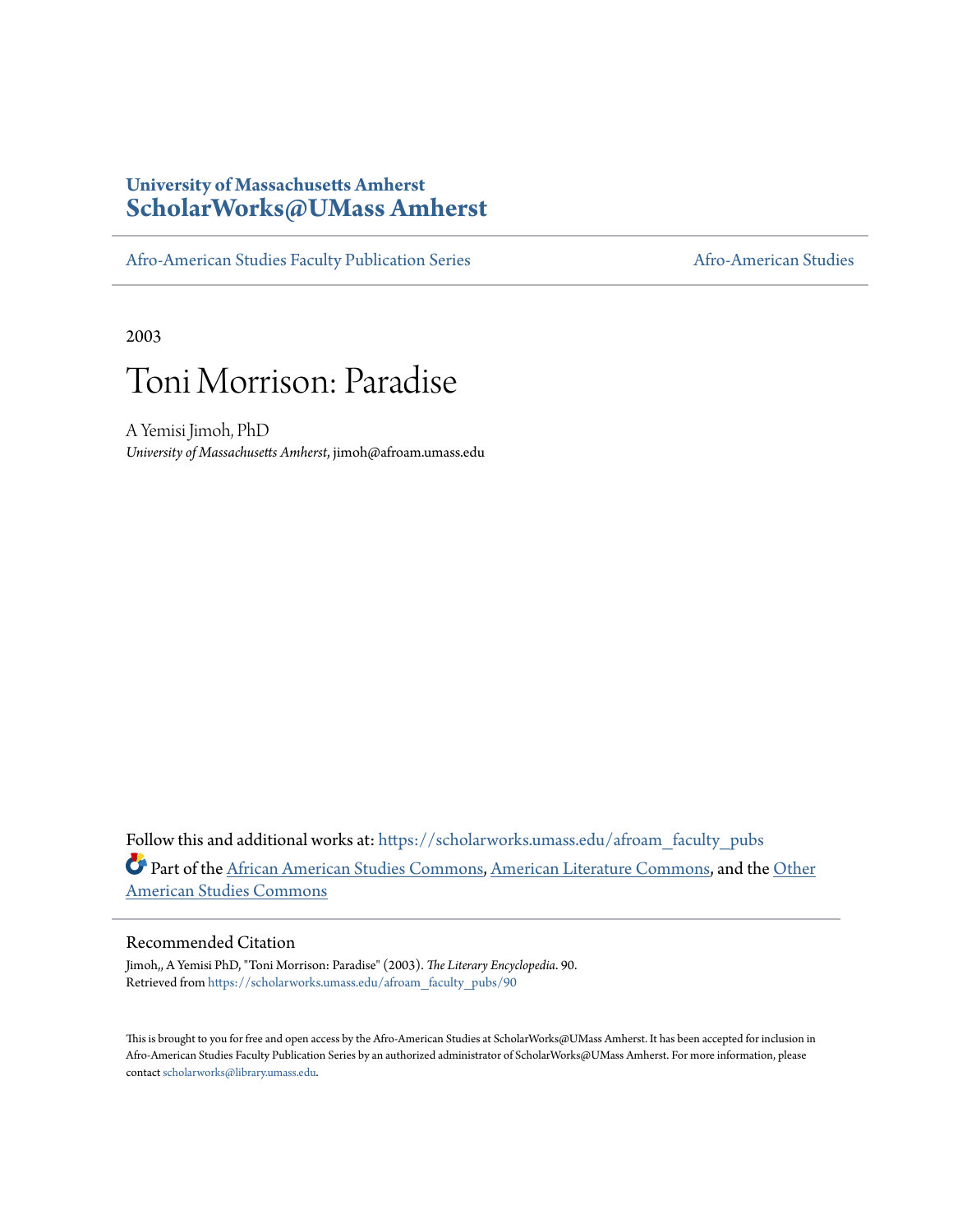## The Literary Encyclopedia

# Paradise

**Send to printer** 

Morrison, Toni (1998)

A Yemisi Jimoh (University of Massachusetts Amherst)

Genre: Novel. Country: United States.

When Toni Morrison's seventh novel, *Paradise*, was published in 1998, this writer was already among the most esteemed novelists in the United States, having by then received the Nobel Prize for literature as well as many other major literary awards. In *Paradise*, which some scholars posit is the third novel in Morrison's series on love (her working title for the novel was "War"), she presents an imaginative recreation of historical events during the late Reconstruction era and the turn of the century post-Reconstruction era in the United States. In this book, Morrison, as is the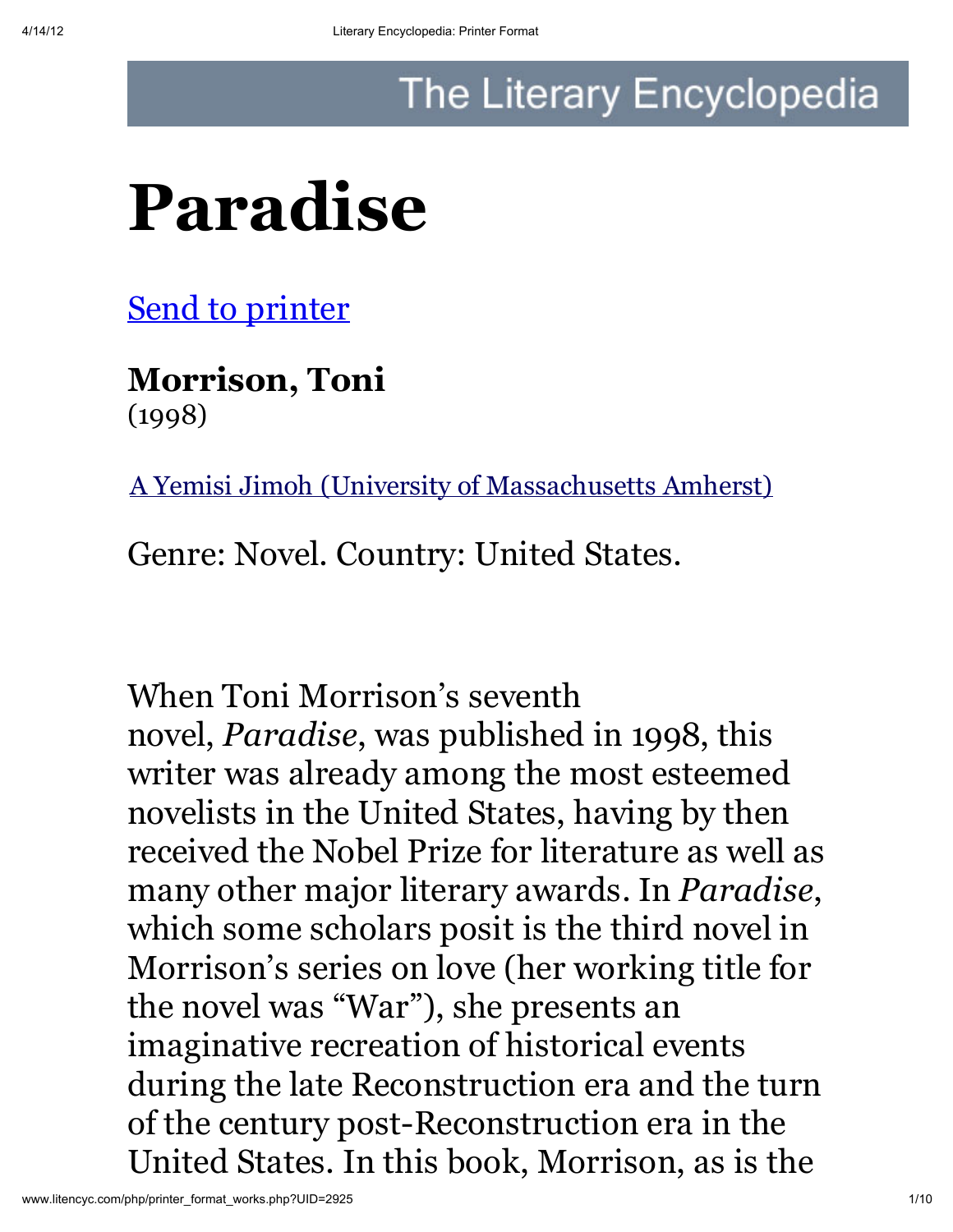case with her earlier novels in this presumptive series (*Jazz* and *Beloved*), continues her archaeological excavation and reconstruction, in literature, of African American history.

From the mid-1870s, as Reconstruction was coming to an end, and into the turn of the twentieth century, formerly enslaved African Americans founded numerous all-black towns. At one time, the United States government had considered making the western territory a settlement for emancipated black people because wealthy members of some of the displaced Indigenous nations had engaged in slavery, supported the Confederacy, and were subject to land reapportionment. Additionally, the founders of the Afro-American Colonization Company in Guthrie, Oklahoma, had promoted the territory as a land of opportunity for hard-working back people. African Americans established the largest number of these towns on land that had been variously referred to as Indian Territory or in 1889 as Oklahoma Territory, and in 1907, the state of Oklahoma. Morrison situates her fictional town Haven, settled and founded 1889-1890, within this historical moment. She also constructs passages in her narrative that call to mind and revise actual historical events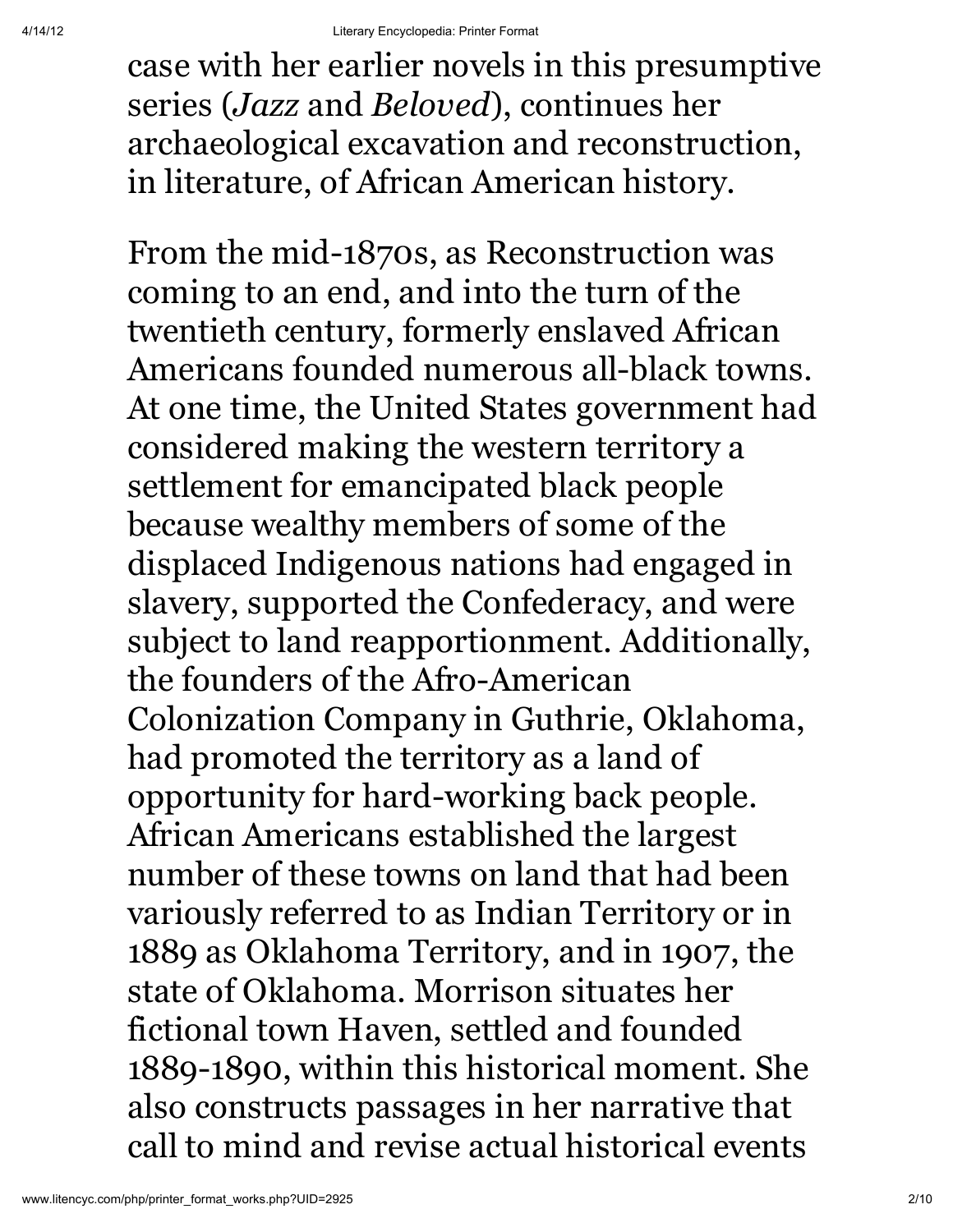—such as the destruction of the Greenwood district in Tulsa, Oklahoma in 1921—that occurred in settlements of African American people who migrated from the South into Logan and Okfuskee Counties as well as into other locations in Oklahoma.

Toni Morrison's Haven was founded in the nineteenth century by 158 wayfarers comprised of nine families, several individual members of other families, and a variety of people who joined them along the way. In 1949, economic difficulties following the Depression, along with the effects of post-war modernity, induce the founding families of Haven to relocate their town and its prized hand-constructed communal oven. The new town Ruby, settled by fifteen families, is the location of the events in July 1976, the narrative present of the novel and the bicentennial of the founding of the United States. Twenty-four years after Ruby's residents have relocated their town and their oven, the words inscribed on it become the focus of generational tensions. Part of the inscription is missing, and the residents are in a dispute over the meaning of the remaining words on the oven and over the words that are missing. This local struggle escalates into a battle that the men engage in out of fear of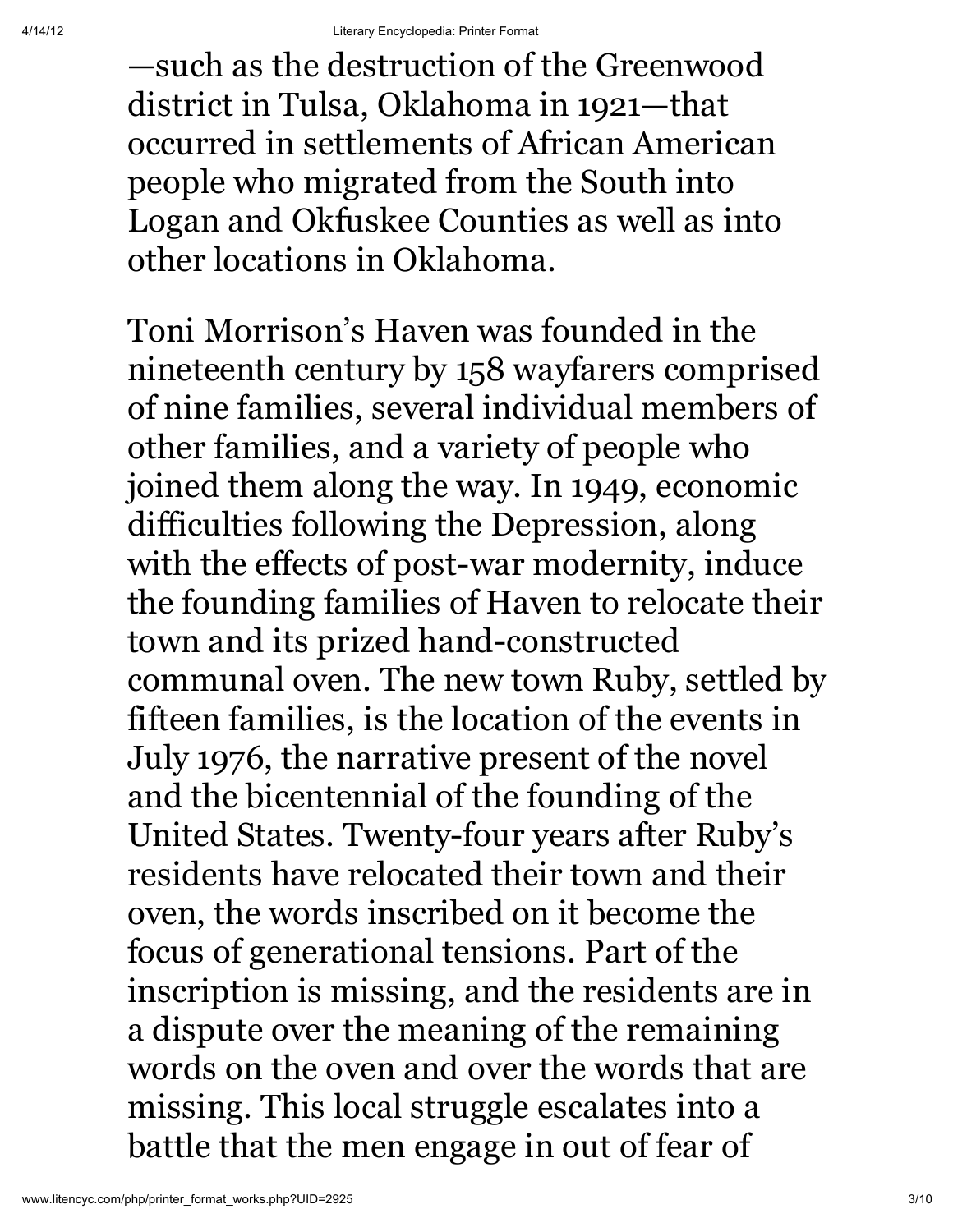change that they ultimately project on the women at the Convent.

Many of the men in Ruby are veterans of the war in the 1940s, immediately preceding the founding of the town, and of the Korean conflict and the Vietnam War. The older veterans in Ruby construct for themselves a localized communal narrative that recalls the biblical story of the Israelites and God's Promised Land, a biblical narrative in which some of the early European settlers in the North American New World also located themselves. And the streets in Ruby are named after the four gospels in the New Testament. For some of the residents of Ruby the fact that there have been no deaths in their town provides further proof to them that they are carrying out God's plan. Still, the stridently insular older veterans are in conflict not only with the younger generation war veterans whose lives have been influenced by the political events of the times—the ideas as well as the assassinations of Matrin Luther King and Malcolm X; the assassination of John F. Kennedy; desegregation, especially the NAACP's lawsuit in Norman, Oklahoma (there are sentiments in Ruby against the suit); and the racial unrest in major cities throughout the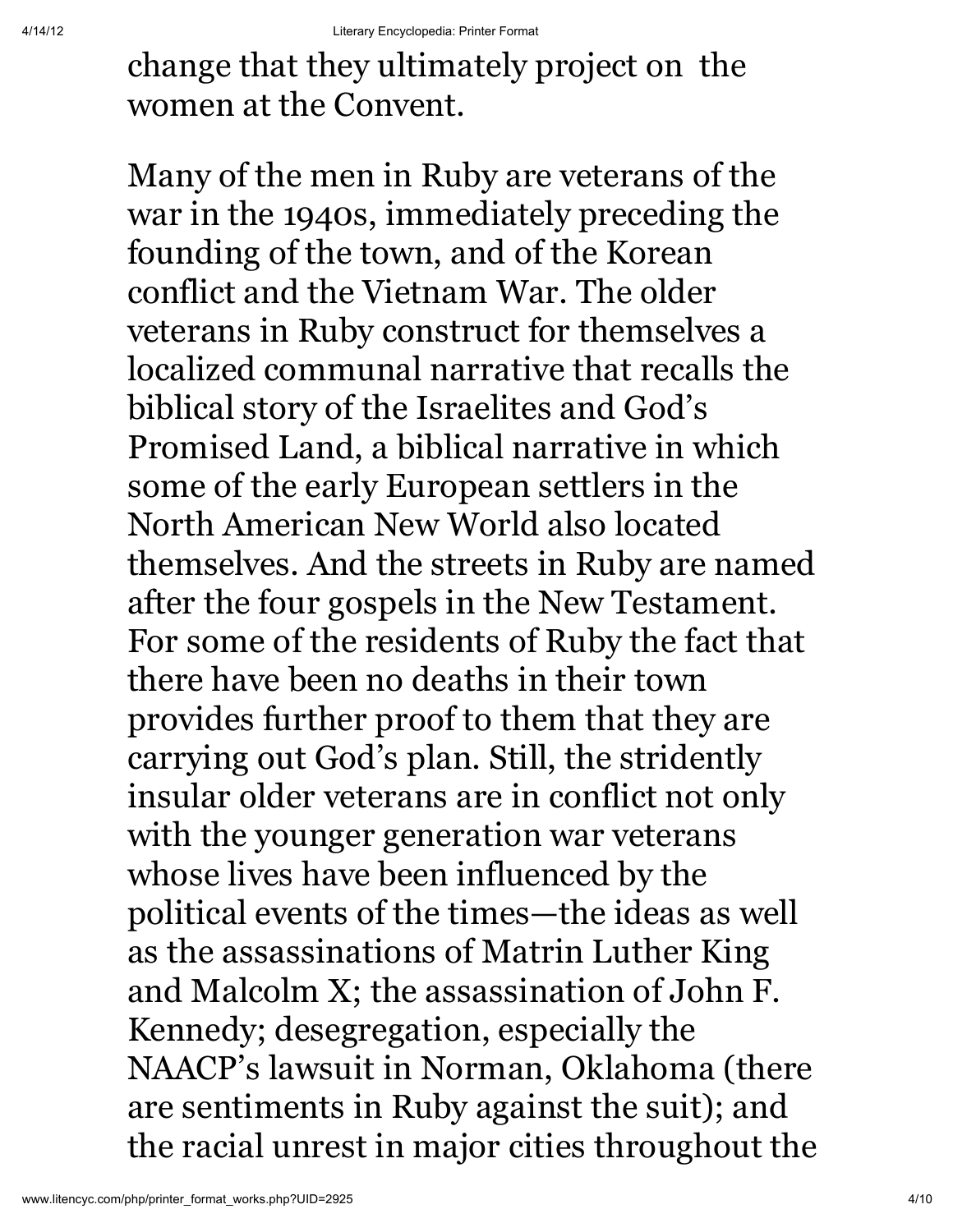United States in the 1960s—but also by the changing mores of the youth in general. Hence, a crucial impetus behind events in Ruby is the impending change in the town's communal identity, as the volatile social order outside Ruby influences the younger generation to press for shifts in the social order inside the town.

Although the social-political narrative of race plays a part in Morrison's *Paradise*, she ingeniously dispenses with racialized stereotypes throughout the novel as well as complicates the notion that racialized differences are crucial to the story she tells in *Paradise*. Although Morrison opens the novel with a reference to skin-color - "They shoot the white girl first" - she then goes on to fill *Paradise* with a number of complex characters whose speech, behaviour, perspectives, gestures, and lifestyles neither consistently belie nor affirm any particular ethnic cultural designation. Morrison's delineation of these characters most often points to the intricate and multiple influences that intersect the lives of all of her characters. Morrison's portrayal of the ethnically nonspecific women at the convent, where skin color does not matter, challenges the color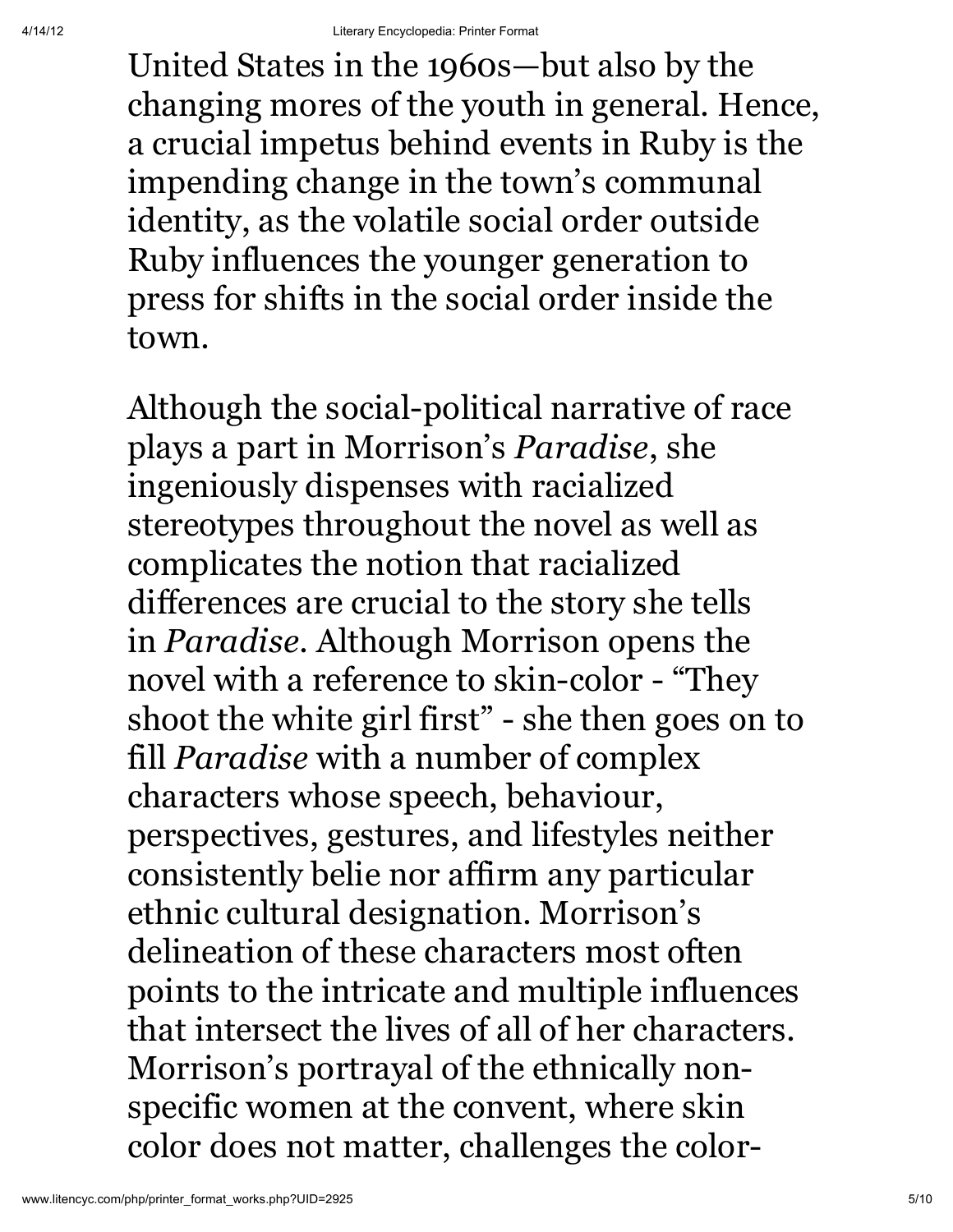consciousness of her readers and undermines the insularity of the older residents of Ruby, whom Morrison describes as 8-rocks, using an African American cultural reference to the eight-ball in billiards: "Blue-black people, tall and graceful, whose clear, wide eyes gave no sign of what they felt about those who weren't 8-rock like them." The residents of Ruby have made color central to their personal as well as their communal identity.

Each chapter in *Paradise* is named for a female character in the book, including the town— Ruby. Five of the nine chapters are organized around the year that each one of the women arrived at an old mansion in which the dining room had previously been "converted into a schoolroom, where stilled Arapaho girls once sat and learned to forget" at the Christ the King School for Native Girls. The school eventually closed, leaving the Reverend Mother and her assistant, Consolata, to live in the house, which is located at the edge of Ruby. Everyone calls this house the Convent. Morrison combines the narratives of the five women's traumatic lives and their arrival at the Convent with the current events occurring in Ruby in the year each woman had begun living in the area. These events are interspersed with memories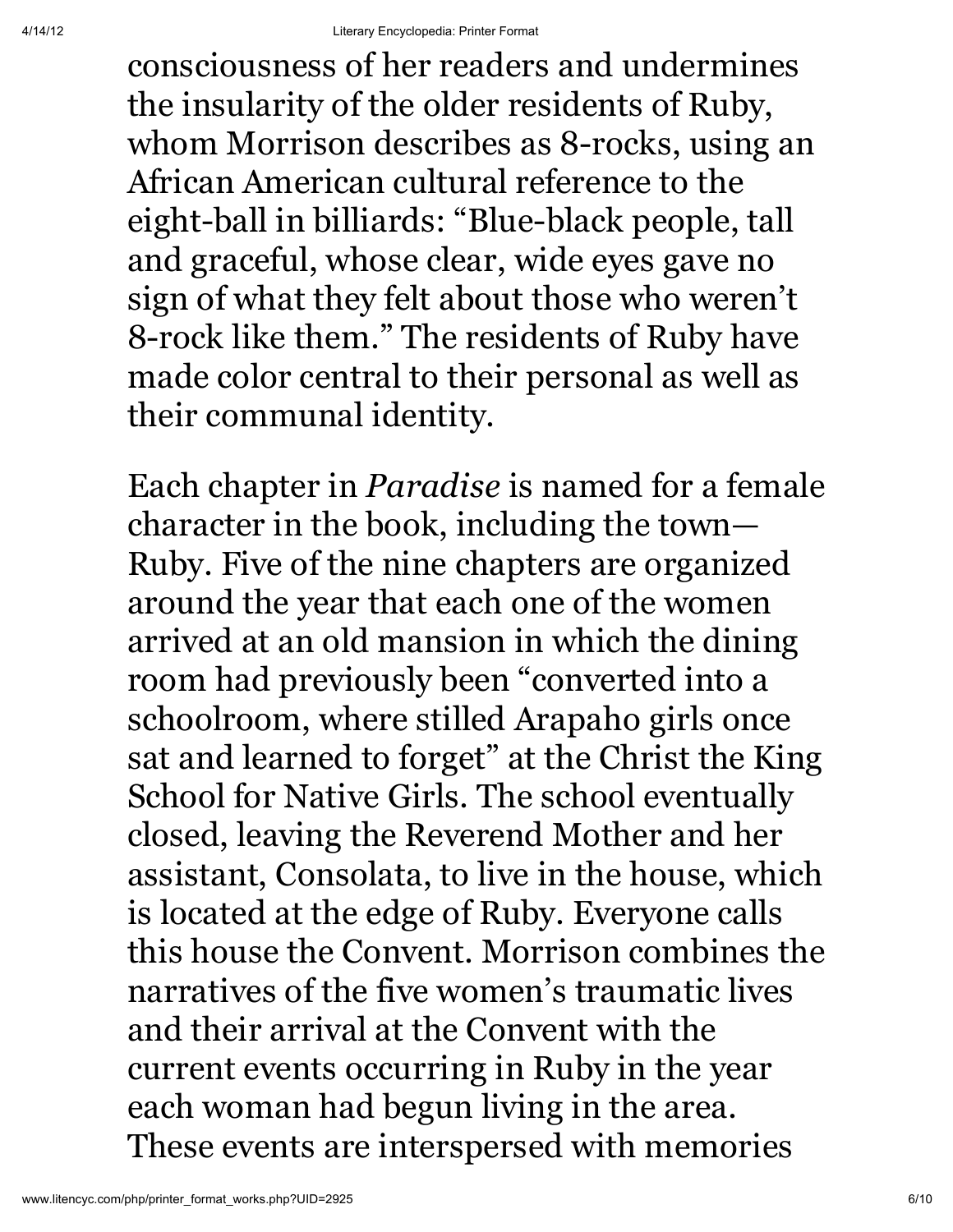of the history of Ruby. The five women, Consolata, Mavis, Gigi, Seneca, and Pallas, who were living at the convent when it was attacked by nine men, become Morrison's sacrificial lambs whose destruction is led by the twins Deek and Steward Morgan, the New Fathers. These men are descendants of the nine Old Fathers and their families that walked from Louisiana and Mississippi into Oklahoma. The men initially believe that the destruction of the Convent is necessary for the survival of their town and their values. For the men of Ruby such values include patriarchal rule, strict morality, and an unspoken racial code based in an event they refer to as the "Disallowing". The women in the convent violate all of the aforementioned rules and are seen as an infectious agent wreaking havoc in the social body of their town, where no one has died in over twenty-five years. The four chapters in the novel—"Ruby", "Patricia", "Lone", "Save-Marie"— that do not present the arrival of women to the Convent instead present the events related to their deaths and to the first death in Ruby.

It is July 1976 and nine men from the Morgan, Smith, Fleetwood, Jury, Poole, and Person families in Ruby make a pre-dawn attack on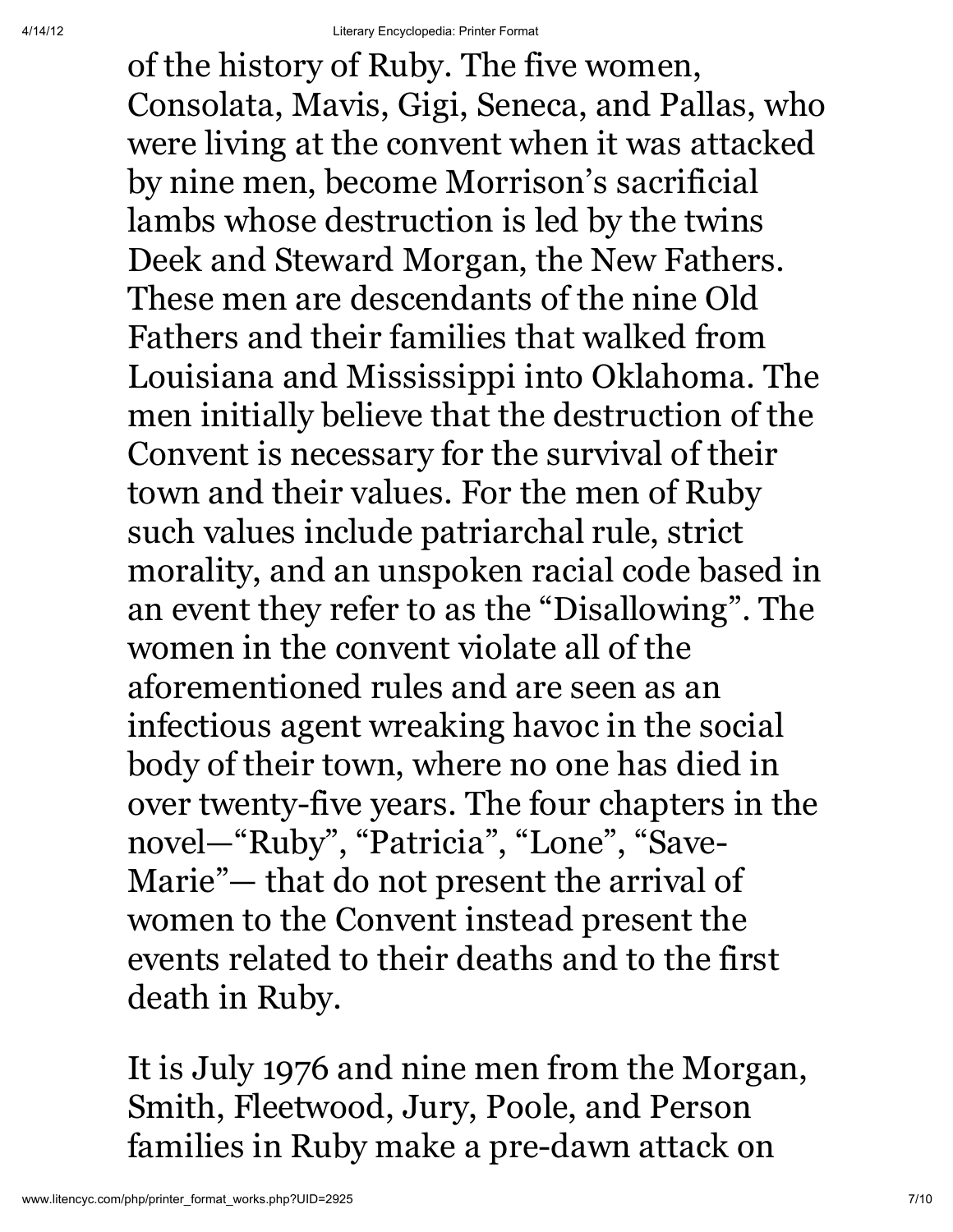the Convent. Over the last eight years, the women who have lived at the Convent had sought refuge there after having experienced familial loss, dislocation, abuse, and betrayal. Through a final spiritual revelation from Consolata, the oldest resident, the women have healed themselves and have come to terms with the emotional wreckage that had resulted from their responses to their own pain. Some of the women in Ruby also have found solace at the Convent: Sweetie Fleetwood, Arnette Fleetwood Smith, Soan Morgan, and Billie Delia Cato, whose name, Delia, indicates Morrison's acknowledgement of Zora Neale Hurston as her predecessor. While some of the women, and at least one man, from Ruby have sought temporary refuge at the Convent, none of Ruby's women has lived at the Convent among the women that Morrison's narrator refers to as "Bodacious black Eves unredeemed by Mary".

Following the attack on the women at the Convent, the residents of Ruby recognize the error that the New Fathers of the town have made. The people in the town decide, after all, that the apparent lack of repercussions for the actions of the men is a sign that they have been given a second chance. The cost, however, is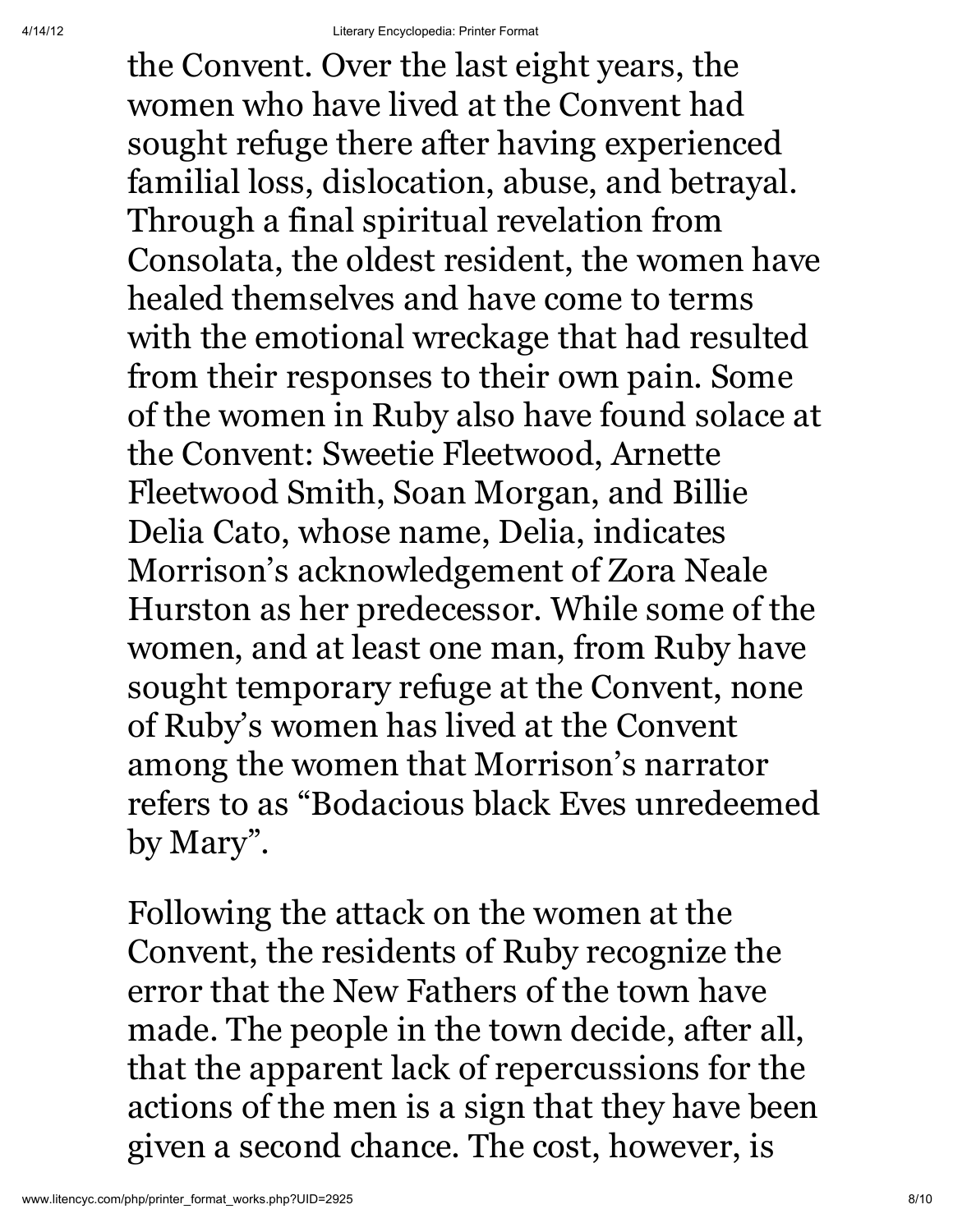death, as the last chapter of the novel bears the name of the first person to die in Ruby, Save-Marie.

Toni Morrison's *Paradise* was a muchanticipated contribution to her literary corpus, as it was the first novel that she published following her receipt of the Nobel Prize for literature. The novel was released on 15 January, Martin Luther King Jr.'s birthday. *Paradise* received good reviews and was on the *New York Times* Best Sellers' list. Some reviewers noted, however, that Morrison's seventh novel was not the tour de force of her award winning book *Beloved*. While Morrison in *Paradise* provides her readers with many of the themes (history, the supernatural, womanist issues, community, love, family, reconstitution of the self) and stylistic elements (multiple perspectives, incremental revelation of details, beautiful turns of phrases) found in her previous novels, she also takes risks in *Paradise* as she defies her readers' expectations and questions the basis for as well as the value in the concept of race or in color-consciousness and one's investment in such mythologies.